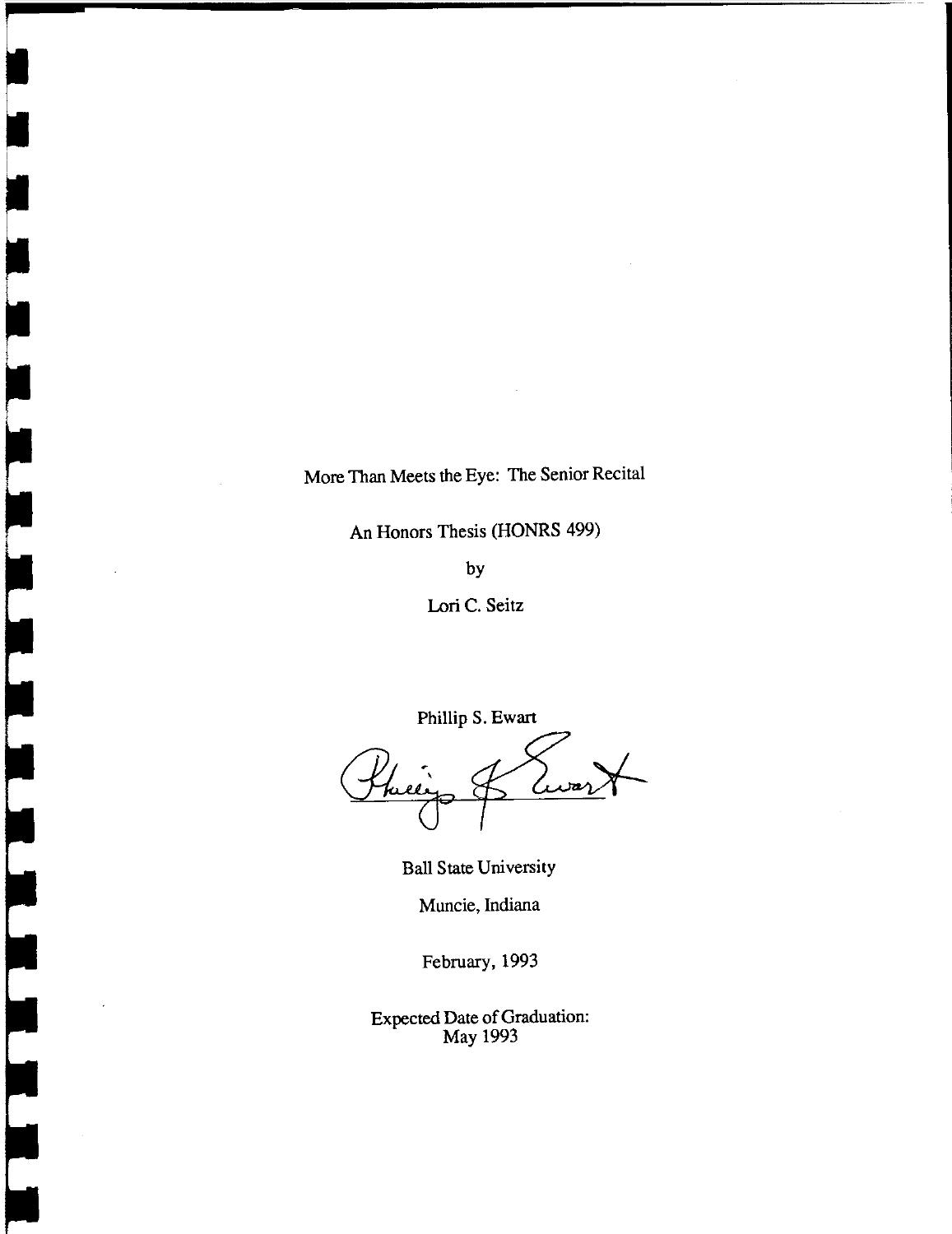$50<sup>h</sup>$ Thesis  $LD$ ;;J..LI89 .21/ Iqq3  $-5.148$ 

Across the country, in schools of music large and small, senior music majors perform senior recitals as they prepare to graduate. This practice is not even questioned by these students, especially if they are preparing for a performance career. The senior recital is the culmination of the music major's four years of college, and it is the chance to show the faculty what knowledge the student has gained from all of the instruction he or she has received. This was no different from the approach I took to my own senior recital, with one exception: I was preparing my recital and my honors thesis at the same time.

My decision to combine these two projects did not change my initial preparation for the recital in any way. There are certain unwritten guidelines for a voice recital that must be followed: there should be a broad representation of different periods of music, generally arranged in chronological order; the pieces should allow the student to demonstrate his or her strengths in style and range; and the languages of Italian, German, French and English should all be represented. I had begun selecting my music even before my junior recital had taken place; there were some pieces that I came across which struck me as perfect for my final recital at Ball State. Others were harder to come by; I found myself lacking in certain historical periods and looking at specific composers to try and fill in the gaps. Once the final program was selected, I knew that I had a good recital, one which allowed me to showcase my abilities, and also one that contained an entertaining group of pieces. What I did not know, however, was that I had created for myself the means for writing an interesting thesis.

I chose to research the pieces that I would be singing and write extensive program notes which would be distributed to the audience at my recital. Along with my research, I wrote my own translations for the pieces which were in foreign languages. At first this seemed to be an insurmountable task. My recital contained the works of eight different composers, and for some of these composers I would be performing at least four of their songs. I encountered some difficulty in locating material on some of the more modem composers, such as Thomas Pasatieri. Because he was born in 1945, he has not yet achieved a great deal of notoriety for his compositions.

For the most part, however, I was able to find a great deal of research material, and I found the research itself very interesting. I realized that knowing the background on the works I would be performing was adding to my ability to interpret these pieces. I also hoped that the audience would be as interested in what I learned as I was. I looked for unusual anecdotes and information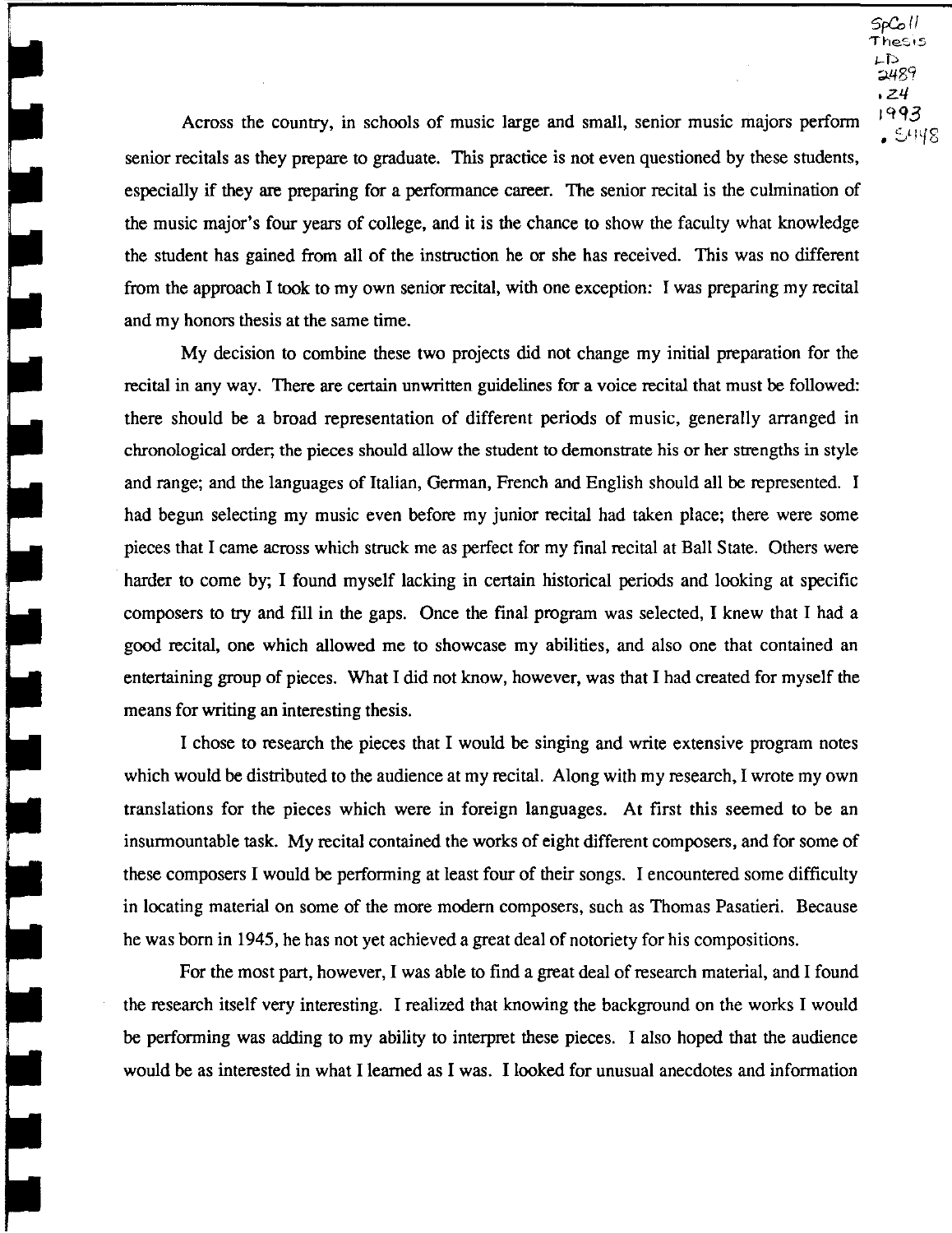that the audience would not be likely to know. My goal was to add to their enjoyment in listening to the music as I had added to mine in learning it. I feel that after completing this thesis, I will have a greater interest in the music that other musicians choose to program on their recitals, and I will always wonder what interesting facts can be found behind the music itself. There is certainly much, much more than meets the eye in every piece of music, and in that information is a wealth of knowledge that can create an even more enjoyable recital.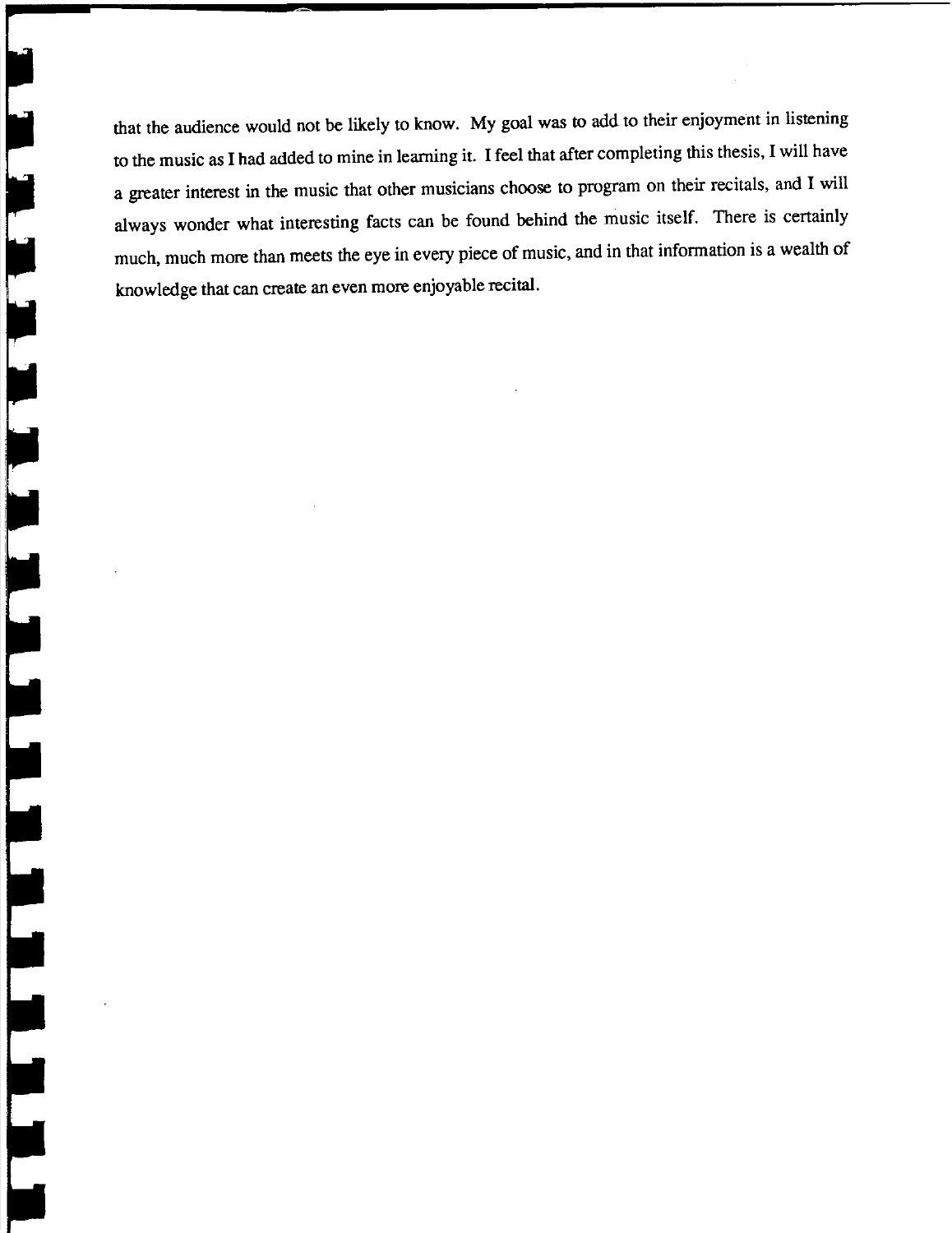# PROGRAM NOTES AND TRANSLATIONS Lori Seitz, soprano Senior Honors Recital February 6, 1993 - 8:00 p.m. - Pruis Hall

Alessandro Scarlatti wrote, according to varying sources, between 500 and 800 cantatas for solo voice, of which Su le sponde del Tebro is one. The solo cantata was one of the most popular musical forms of Scarlatti's time, for the simple reason that the voice was the only instrument of the late 16th and early 17th centuries that could perform advanced literature. (The violins of the time did in fact have the same capability; however, the instrument had not yet been explored in that capacity.) These cantatas were usually written for solo voice and continuo, although violins or trumpet (or, rarely, both) were sometimes added; another singer was also added on occasion. The cantatas tended to be about 15 minutes long and were concerned with mythological and secular subjects. Often the speaker is lamenting a lover's betrayal and is pleading to the gods for release from his or her grief and sadness. Although the dramatic content is similar to that of early Baroque opera, the scope of the cantata and the intended performance setting were different. The solo cantata was never staged and clearly involved fewer performers and much less time.

 $\frac{1}{2}$ 

The form of the cantata generally consisted of alternating recitatives and arias, with some instrumental interludes called *sinjonias* added if more than continuo was being used. Su Ie sponde del Tebro does conform to this pattern. The cantata dates from the early 18th century and is a good example of the typical "lost love" subject matter. The shepherd Aminta is mourning his betrayal by his lover Cloris. As was common in these cantatas, the recitatives are used as narration which advances the story, and the arias are Aminta speaking. Scarlatti uses a typical convention in this work, and that is using harmony to represent the dramatic content of the arias. One can hear the frequent suspensions, especially in the Largo movement, which represent the pain of Aminta. Another attractive feature of this cantata is the use of the trumpet. In the first aria, "Contentatevi," the singer and trumpet imitate each other, giving the trumpet equal importance with the singer.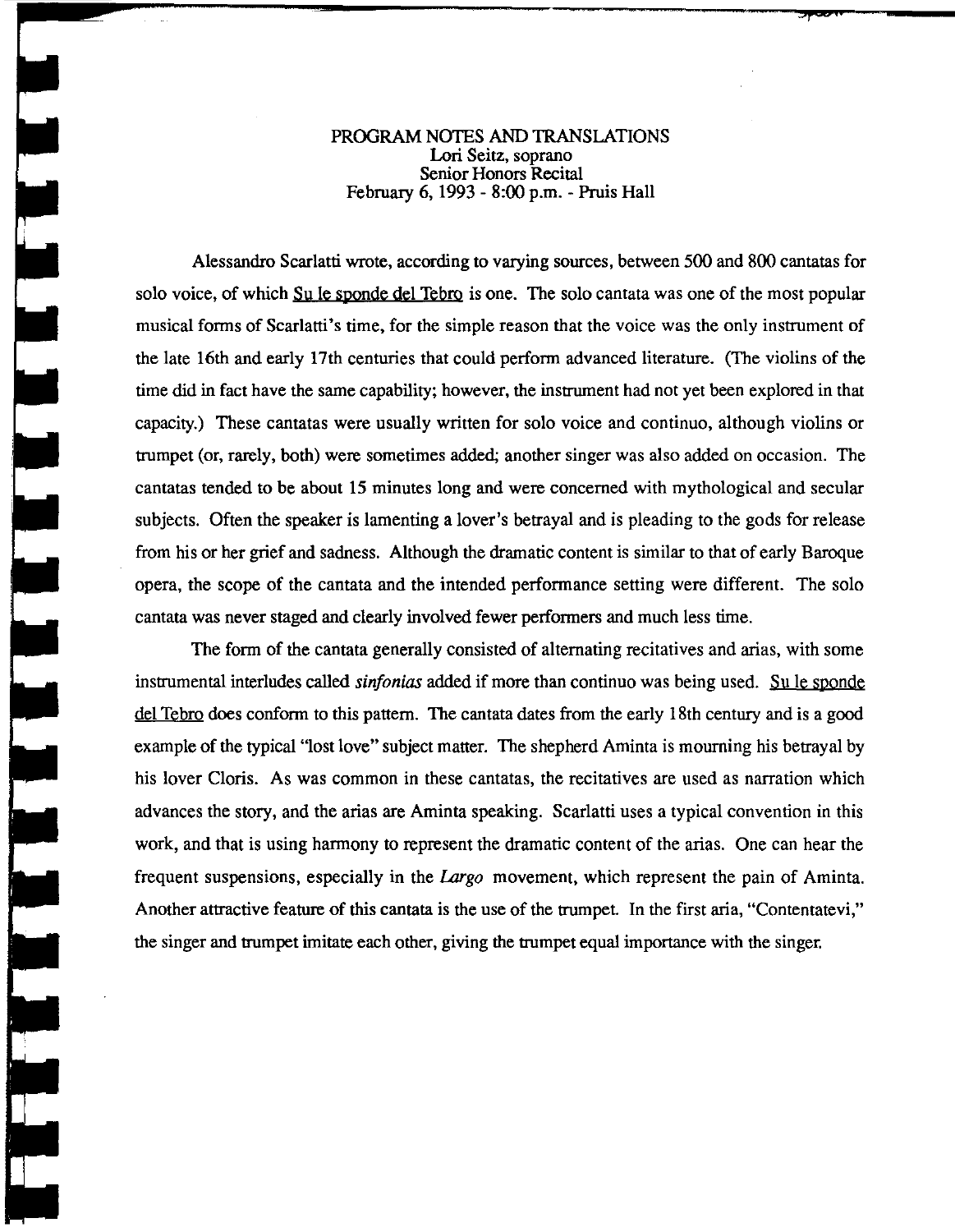#### Su le sponde del Tebro

## *Recitative*

**U** 

•

I

I

I

I

**ij** 

I

I

I

I

•

•<br>•<br>•

•

•

—<br>||<br>|-

•

।<br>भ

On the banks of the Tiber, where the Latin goddesses made strings of hair into bows, There, faithful Aminta, despised by Cloris, Cried to the heavens, to the earth: "I am betrayed!"

*r----------------------------------------*

#### Aria

Be content, oh faithful thoughts, to remain to guard my heart. I am assaulted by worry's giant warriors, and sorrow is their leader.

#### *Recitative*

Sad, weary and sighing from the grief that oppressed him, Turning to his eyes,thus he spoke:

#### Largo

Unhappy eyes, now that we are alone, Open the way for weeping and allow my heart To send my sorrow to my eyes.

#### Aria

Say at least, cruel stars, When did my breast offend you, That you make it a refuge for sorrow. Already a martyr of love, in faithful tears he is compelled to hope alone.

#### *Recitative*

To the breeze, to the heavens, to the winds Thus the gentle shepherd spoke, And again the faithful one implored of the cruel breeze, But knowing at last that tears or prayers could never soften a heart of stone, The disillusioned lover, resolute and constant, thus spoke to his heart:

## Aria

Cease weeping, poor afflicted heart, So despised by fate, Do not in strictness remain the pity of a faithless one.

Cosi fan tutte was the third opera which Austria's Emperor Joseph II commissioned of Wolfgang Amadeus Mozart, following the successes of Le Nozze di Figaro and Don Giovanni. The two-act opera premiered on January 26, 1790, at Vienna's Burgtheater. The subject, which was supposedly based on events that had recently taken place in the Viennese court, was supplied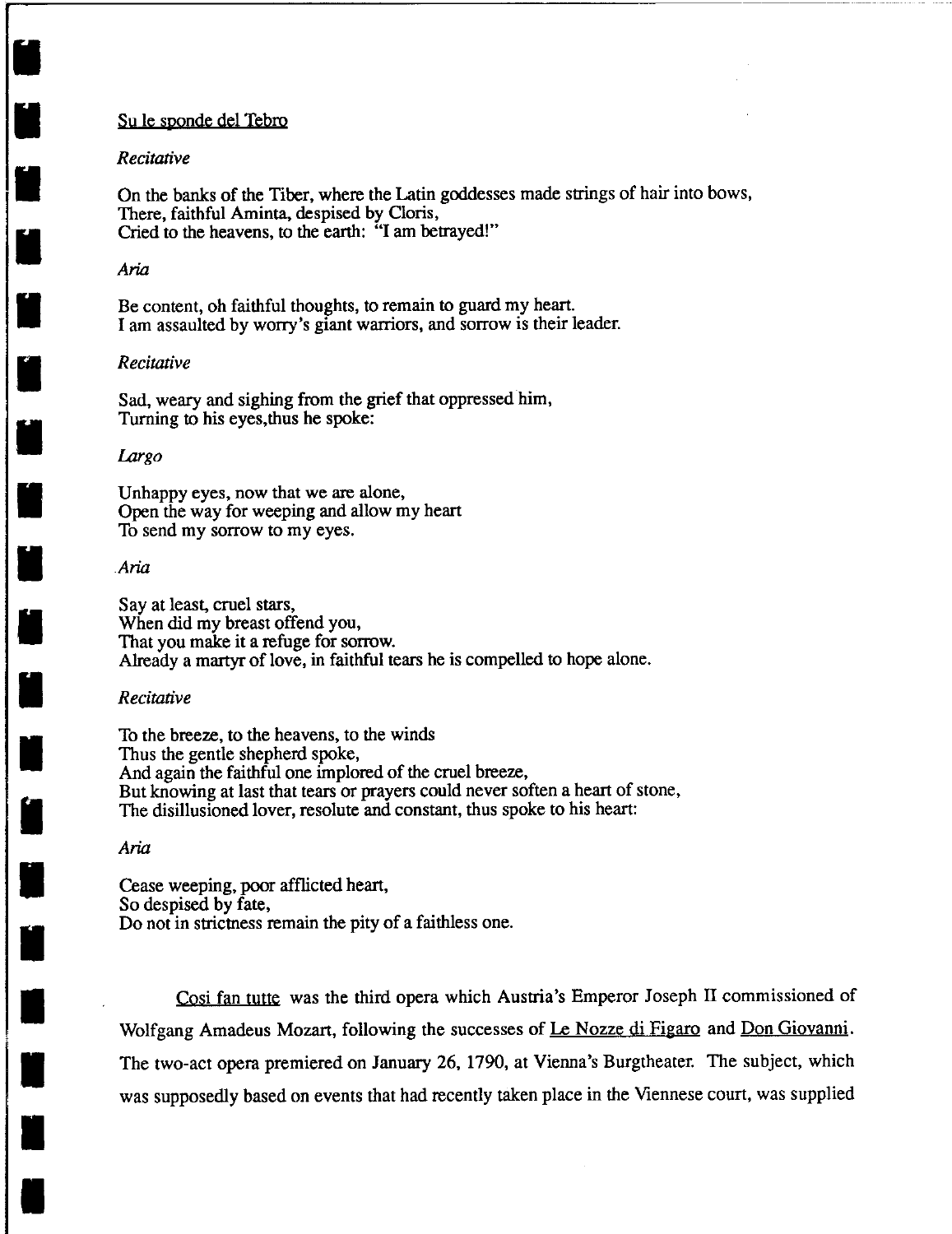by Joseph II, who hired Lorenzo da Ponte to write the libretto. Although Da Ponte's libretti for Le Nozze di Figaro and Don Giovanni are certainly exceptional, Edward J. Dent feels that this libretto was his best, because although the plot was exceedingly simple, Da Ponte was able to construct an elaborate comedy out of the story (190).

The plot centers around the Neapolitan officers Ferrando and Gugliemo, who are engaged to the sisters Dorabella and Fiordiligi, respectively. The old bachelor Don Alfonso makes a bet with the two men that their fiance is will someday be unfaithful. Because the soldiers are certain of their lovers' fidelity, they agree to the bet. They pretend to be called away to war, much to the sadness of their ladies, but later the same day the men return disguised as Albanians. Under this pretense, Ferrando begins to woo Fiordiligi, and Gugliemo pursues Dorabella. The sisters are appalled at the advances of the Albanians, but Despina, the ladies' maid, convinces them that it would be harmless to flirt and spend time with them. Although they resist for quite some time, eventually both women admit that they are in love with the Albanians and begin to plan their wedding. Just as the couples are about to marry, the soldiers are heard returning from battle. The men disappear and reenter as themselves, and the truth is quickly told. The opera ends happily as the true couples are reunited.

Cosi fan tutte is known as an ensemble opera; there are fewer arias than most operas and considerably more duets and larger ensembles. One of these is "Fra gli implessi in pochi stanti," which takes place in Act II. Because she is so troubled by her attraction to the disguised Ferrando, Fiordiligi has decided that she and Dorabella will go to the front, disguised as soldiers, and find their fiances. That way they will be able to escape temptation. However, Ferrando interrupts and begins to try to dissuade her, saying that if she plans on leaving she should kill him first with his sword. At first Fiordiligi protests, but then she gives in and admits her love for Ferrando. The singers imitate each other throughout the duet but do not sing together until the final section, signifying Fiordiligi's acquiescence to Ferrando's advances.

La Rondine was commissioned in 1915 by Otto Eibenschiitz and Heinrich Berte, who managed Vienna's Karlstheater. They suggested that Giacomo Puccini write an operetta, a medium which Hungarian Franz Léhar had helped to make popular in Vienna. The Austrians submitted a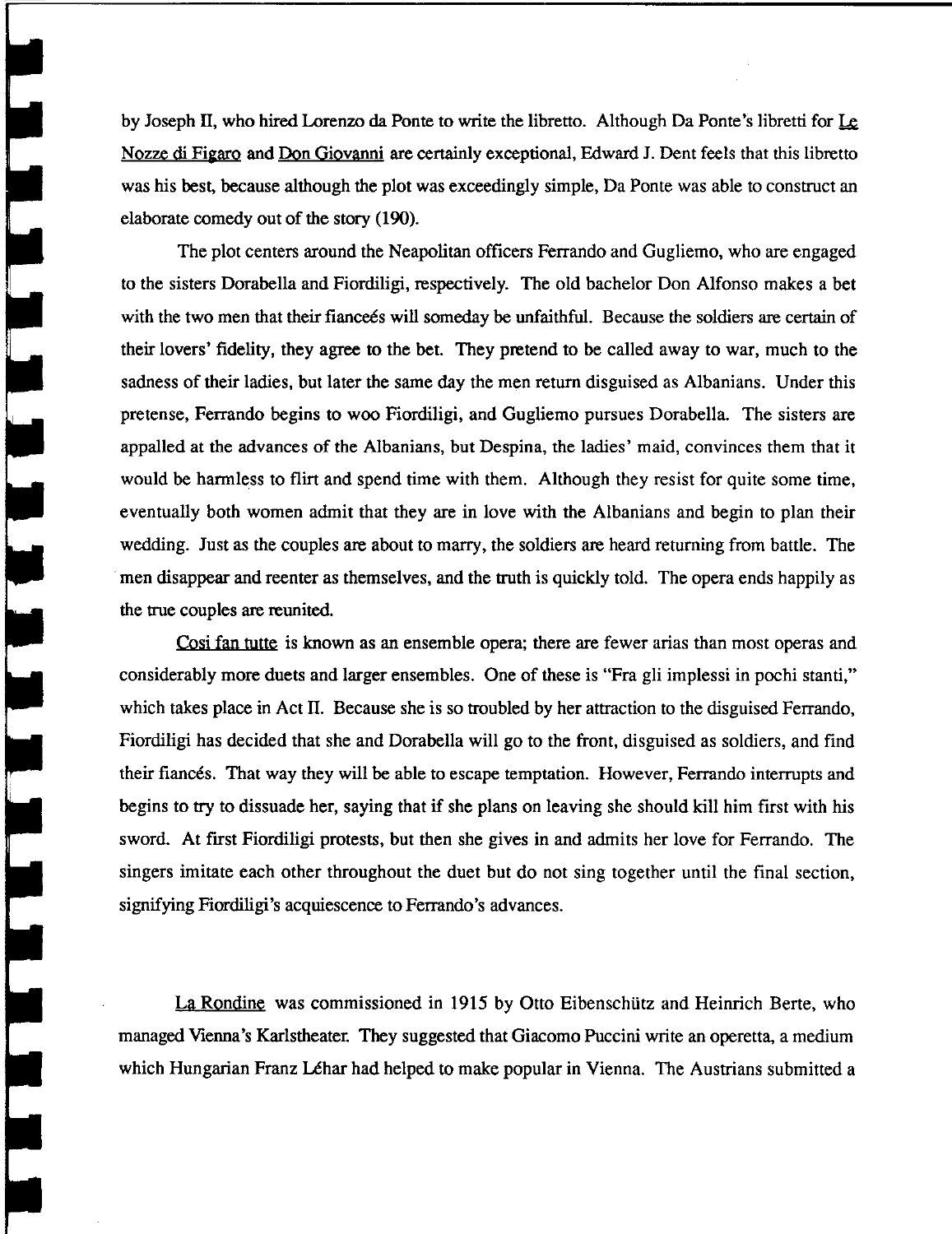libretto to the composer, but Puccini rejected it as too frivolous. The next subject to come from Vienna was accepted and became the libretto for La Rondine, or The Swallow, as written by A.M. Willner and Heinz Reichert.

The story centers around Magda, the mistress of a wealthy Parisian banker. Magda leaves the banker to live with the penniless poet Ruggero. They are very much in love and want to marry, and Ruggero writes to his family to ask their permission. Ruggero's mother answers that he has her consent as long as his bride is "good, meek and pure." Magda then must confess her impure past, and she leaves Ruggero because she does not meet the conditions set by his mother. She sadly returns to the banker and her life in Paris.

As work on the operetta progressed, Puccini became tired of it, finding it superficial; however, he continued to write. Gradually La Rondine was reshaped into an opera rather than an operetta, but Puccini was still bored with the work. He did finish it, though, by the spring of 1916. Because his native Italy was by then at war with Austria, Puccini attempted to break his contract with the Viennese. La Rondine opened in Monte Carlo in March 1917 after the Italian publisher Sonzogno bought the production rights from the Viennese. Initially the opera was well received, but the success was not long-lived. Despite the periodic revisions made by Puccini, La Rondine never became a standard in the opera repertoire.

In the aria "Chi il bel sogno di Doretta," Magda is in a cafe, telling her friends about one of her romances, after they have been discussing love. It is in this cafe where she will meet Ruggero.

Richard Strauss produced over 200 lieder in his lifetime. Many of these were contained in 22 groups of lieder published between 1885 and 1901 (Op. 10-49), although some songs were composed earlier than this period and some later. Most of Strauss' lieder was composed for his wife, Pauline, who was a successful soprano. The couple toured England, continental Europe and the United States performing the lieder, with Strauss accompanying on the piano. The Strausses performed abroad for over twenty years, until the end of World War I, when Pauline began to grow eccentric and unpredictable on stage.

The highly romantic music of these songs lent itself well to orchestration, and many of Strauss' lieder were indeed orchestrated by the composer himself or by others. Some of the songs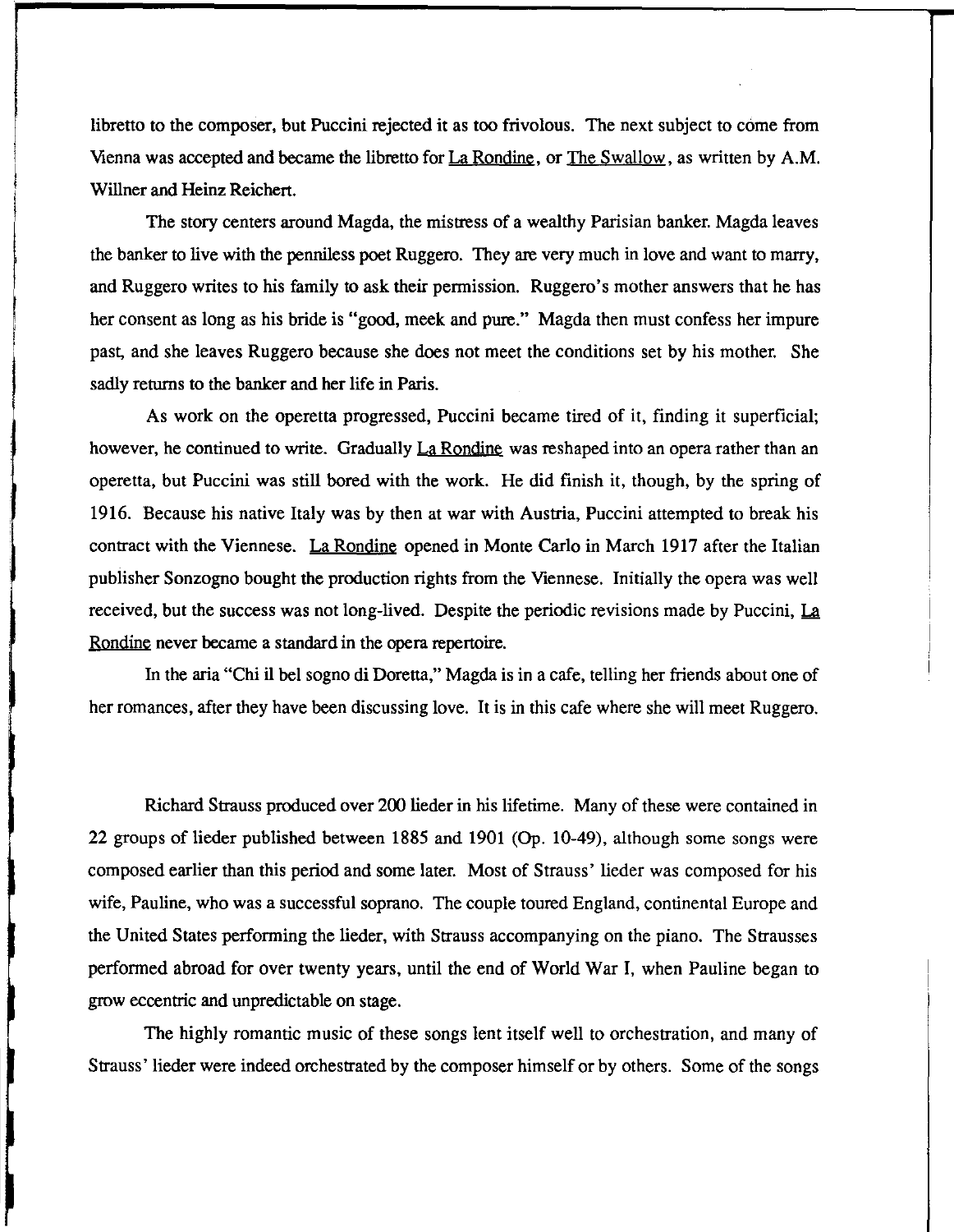were also arranged for chorus, band, solo instruments such as piano, or small instrumental ensembles.

Strauss chose to set works by the German lyric poets to music. Sometimes, although not always, these poets were lesser known; this is in fact the case with two of the poets represented in the works performed on this program. "Nichts" and "Allerseelen" were the poetry of Hermann von Gilm, a poet from the region of Tyrol who is not well-known today. The songs were published in 1885, in Lieder aus Letzte Blätter (Op. 10), a group of eight songs using von Gilm's poetry. The 1889 set entitled Schlichte Weisen (Op. 21) contained five songs, including "All' mein Gedanken," with poetry by Felix Dahn, who was an even lesser known lyric poet. "Mit deinem blauen Augen, " written on a poem by Heinrich Heine, was published in 1905, in Lieder, a group of six songs whose poets were all different from each other. Heinrich Heine, in contrast to von Gilm and Dahn, is considered the most widely read German poet. In addition, there are approximately 3,000 musical settings of his poems, including those by Schubert, Schumann, and Strauss. His first literary work was a set of poems entitled Gedichte, published in 1821 while he was taking some time away from his work toward a law degree. Between 1819 and 1824, Heine attended the Universities of Bonn and Göttingen working toward a degree in law. Although he completed his degree in 1824, he abandoned a career in law and devoted his life to writing. He used his poetry to demonstrate his strong political feelings and his opposition to many ideologies such as capitalism.

## All' mein Gedanken. mein Herz und mein Sinn (All my thoughts, my heart and my sense)

All my thoughts, my heart and my sense, there where my beloved is, They wander there. They go their ways despite walls and gates, No bars, no ditch can stop them. They go as the little bird goes, high through the trees, Needing no bridges over water and chasm. They fmd the village and they find the house, They find her window from all that are there, They knock and call: "Open up, let us in, We come from your sweetheart and greet you well."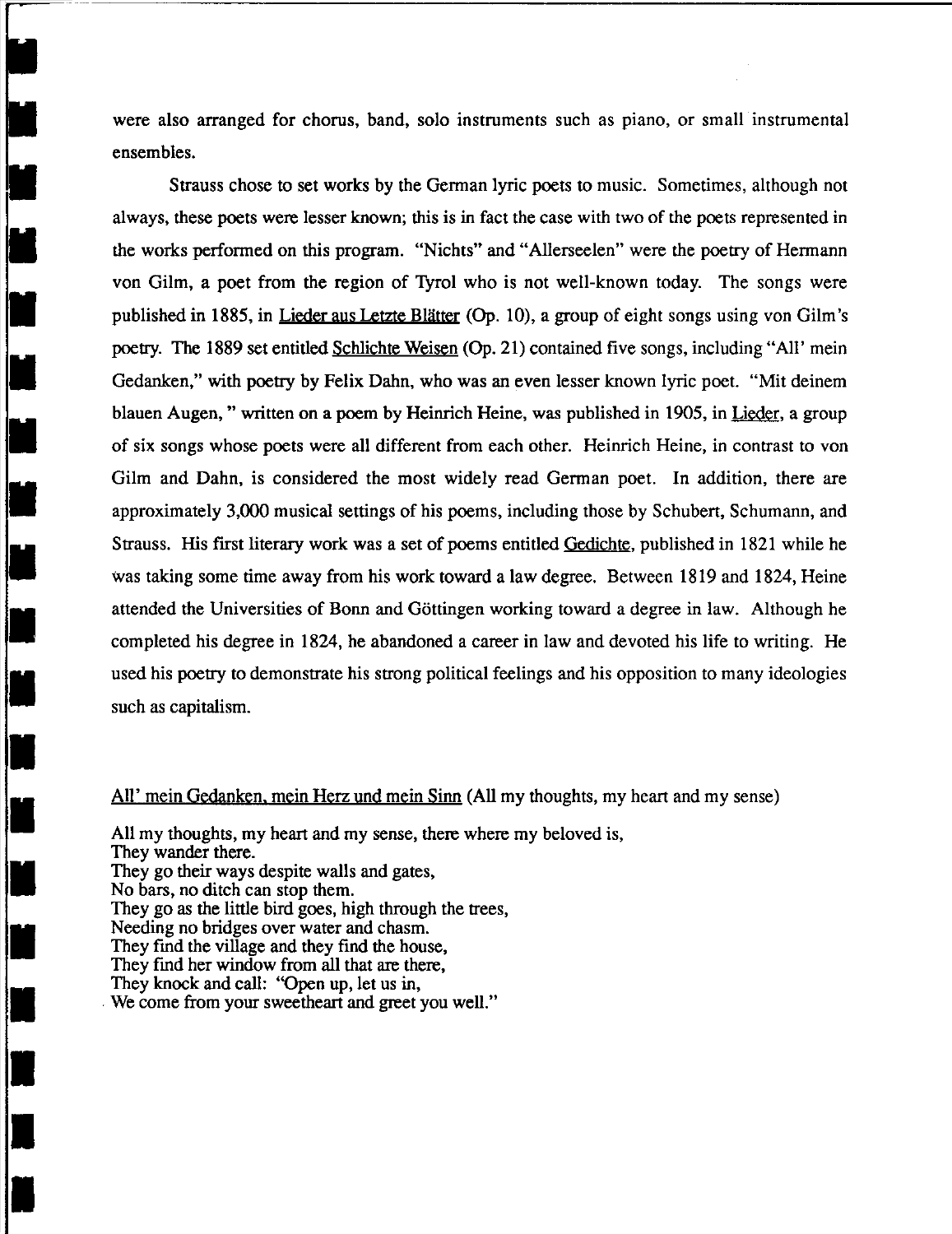# Allerseelen (All Souls' Day)

Put on the table the fragrant mignonette, Carry the last red asters here, And again leave us the spoken words of love, As once in May. Give me the hand that I secretly squeeze, and when one sees it mine is the same; Give me only one of your sweet glances, as once in May. It blooms and smells today on each grave, a day this year free from death, Come to my heart that I may have you again, as once in May.

. The contract of the contract of the contract of the contract of the contract of the contract of the contract of the contract of the contract of the contract of the contract of the contract of the contract of the contrac

## Mit deinem blauen Augen (With your blue eyes)

With your blue eyes you see my love, My dreaming appears to my senses so that I cannot speak. On your blue eyes I always thought to wait: A sea of blue thoughts flow over my heart.

#### Nichts (Nothing)

I should mention, you say, my king in the kingdom of song? You are foolish, I know her at least from you. Ask me the color of the eyes, ask me of the tone of voice, Ask of walking and dancing and carriage, ah! and what I know of it! Is the sun not the source of all life and light? And what is there to know of the same sun, I and you and all? Nothing, nothing.

According to Keith W. Daniel, Francis Poulenc is thought by some critics to be the last great composer of the French art song, following Faure, Debussy, Ravel and Duparc (243). He composed 152 songs, many of these on French surrealist poetry. Poulenc tended to write very short songs; on average, his songs are around thirty measures long. The piano accompaniments are not showy, but they do require lyrical treatment of the melody. In Poulenc's songs, the piano and the voice parts are equally important. As in the piano, the vocal melodies tend to be lyric and rather tonal, although Poulenc used frequent modulations and meter changes, as they suited the text. He took great care in setting a poem to music that fit the mood of the words.

The Airs Chantés were composed in 1927 and 1928. They utilize the poetry of Jean Moréas, a classical French poet. In Journal de mes Melodies, Poulenc wrote the following about these songs: "I am always astonished at myself for having been able to write these four songs. I detest Moréas and I chose these poems precisely because I found them suitable for mutilation... Have I been punished for my vandalism? I fear so, because this song [Air Champêtre] that irritates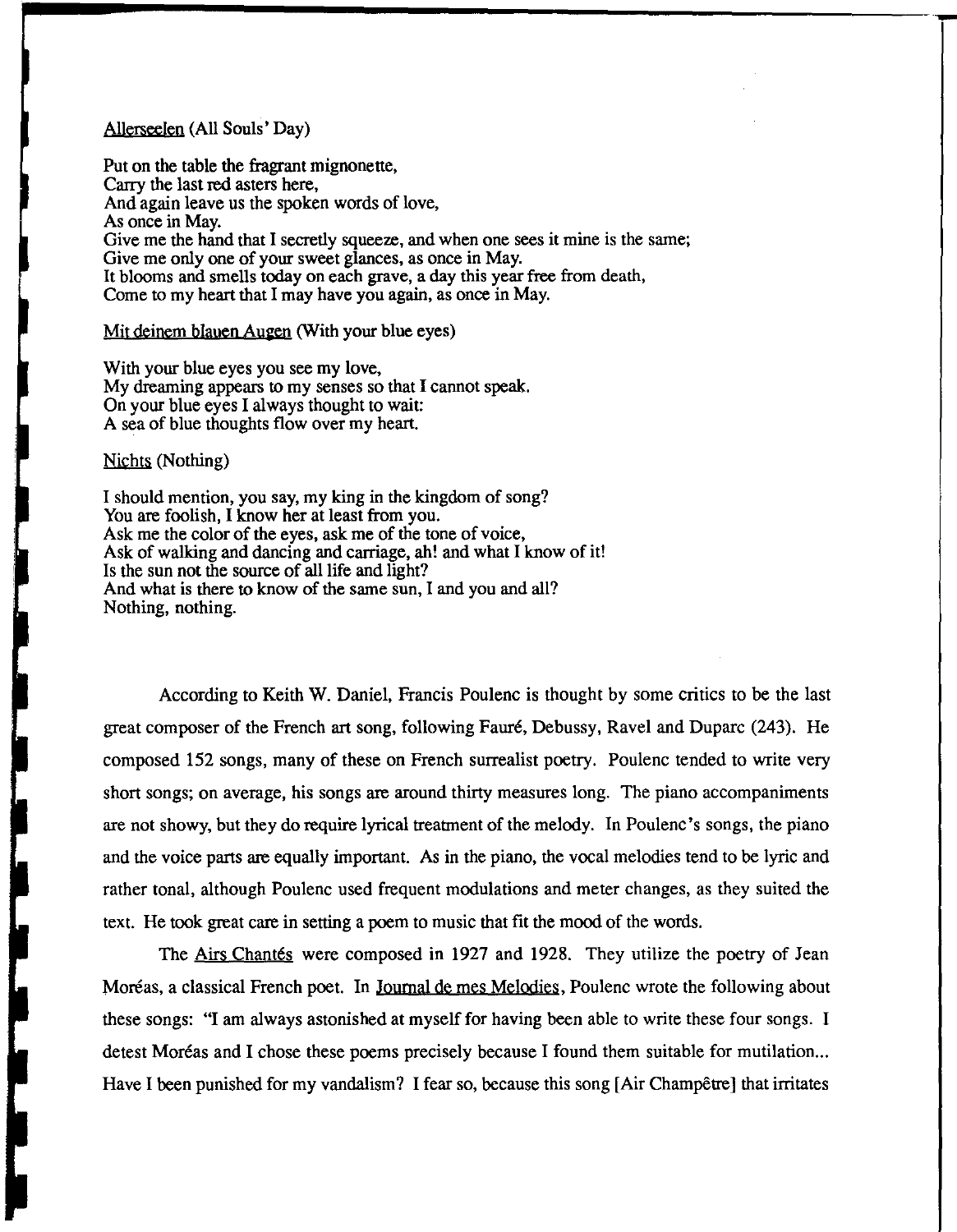me is said to be a 'hit'" (25). Despite Poulenc's distaste for these compositions, they continue to be frequently performed by singers.

Air Romantique (Romantic Song)

**II** 

**ii** 

I

I

I

I

I

I

I

I

I

I

I

I

I

I

•

–<br>•<br>•

•

I went into the country with the storm wind, Under the pale morning, under the low clouds; A dark raven escorted my voyage, and my steps echoed in the pools of water.

The lightning on the horizon flashed its flame, And the north wind doubled its long groanings; But the storm was too weak for my soul Who covered the thunder with its beating.

From the skin of gold of the ash tree and of the maple, Autumn composed its sparkling spoils, And the raven, always in relentless flight, Accompanied me without changing my destiny.

# Air Champêtre (Rustic Song)

Beautiful spring, I want to remember without ceasing, How one day, led by friendship, Delighted, I contemplated your face, oh goddess, Half hidden under the moss. Had he remained, this friend for whom I weep, Oh nymph, attached to your worship, To yet mingle with the breath that touches you And to respond to your hidden waves!

## Air Grave (Grave Song)

Ah! flee at present, unhappy thoughts! Oh! anger, oh! remorse! Memories that have pressed at my temples with the embrace of death. Paths full of moss, vaporous fountains, deep caves, \bices of the birds and of the wind, uncertain lights of the savage undergrowth, Insects, animals, future beauty, Do not push me back, oh divine nature--I am your servant. Ah! flee at present, anger, remorse!

# Air Vif (Lively Song)

The treasure of the orchard and the festive garden, The flowers of the fields, of the woods, bursting forth with pleasure, Alas! and over their head the wind swells its voice. But you, noble ocean, that the assault of torment cannot ruin, Indeed with more dignity, when you lament, You lose yourself in dreams.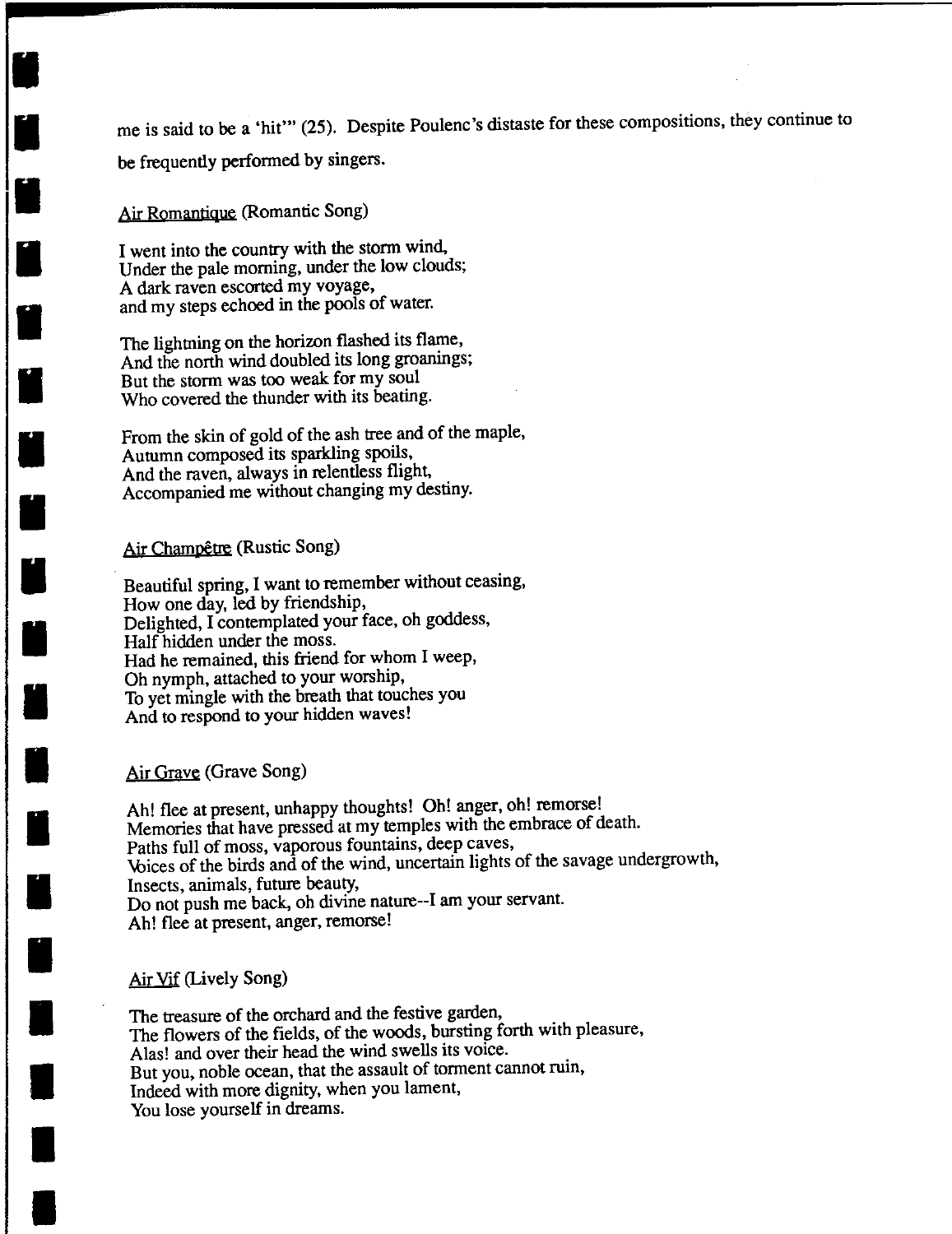Vincent Persichetti was born in Philadelphia in 1915, a child of Italian and German immigrants. He was interested in music even as a toddler, when he learned how to operate his parents' player piano. At this young age, "Persichetti decided someday he would write music and make it appear on the keyboard where he wanted it to" (Patterson 3). He enrolled at the Combs Conservatory in Philadelphia to study piano at the age of five and began studying theory at age eight. His first work, a serenade for winds, was written and performed in 1929, when the composer was 14.

I

I

**M** 

I

•

I

I

•

•

•

।<br>भ

•

•<br>•<br>•

 $\blacksquare$ 

I

I

•

•

•

Persichetti was a professional organist and organ teacher for many years, in addition to being a professor of composition at the Combs Conservatory, the Philadelphia Conservatory and the Juilliard School of Music. Persichetti was also a diverse composer, writing for keyboard (piano, organ and harpsichord), band, orchestra, and voice and chorus. Many of these works were commissioned and were well received.

The composer wrote quite a few vocal and choral pieces, and he very much wanted to be known as a composer for voice. He loved poetry and set poems of those such as Carl Sandburg and Sara Teasdale for voice and piano. Persichetti also composed several major choral works, including a magnificat and a piece entitled The Creation for chorus and orchestra. In addition, he wrote one opera, The Sibyl. None of his vocal works are regularly performed, and although they are worthwhile compositions, they have not received the acclaim that Persichetti has earned from his instrumental pieces.

A Net of Fireflies was commissioned in 1970 by a soprano named Carolyn Reyer. Ms. Reyer was a doctoral candidate at West Virginia University and performed the work on a recital in May 1971, in Tully Hall in New York City. Unfortunately, the reviews of both the work and the performance were not very favorable. Critics found nothing exceptional about the songs, and they stated that the poetry, seventeen Japanese haiku, was too short to be set effectively. However, this performer found these pieces to be charming and well written.

The five of these songs to be performed are set to the haiku of five different Japanese poets and translated into English by Harold Stewart. Ho-o (1917-?), the author of "Its Netted Trail," was apparently a minor poet as there was little information available about him. Buson, or Yosa Buson (1716-1783), was better known as a painter than as a poet. However, he did write haiku including "Beneath the Net," and he was considered to be part of the Haikai Restoration movement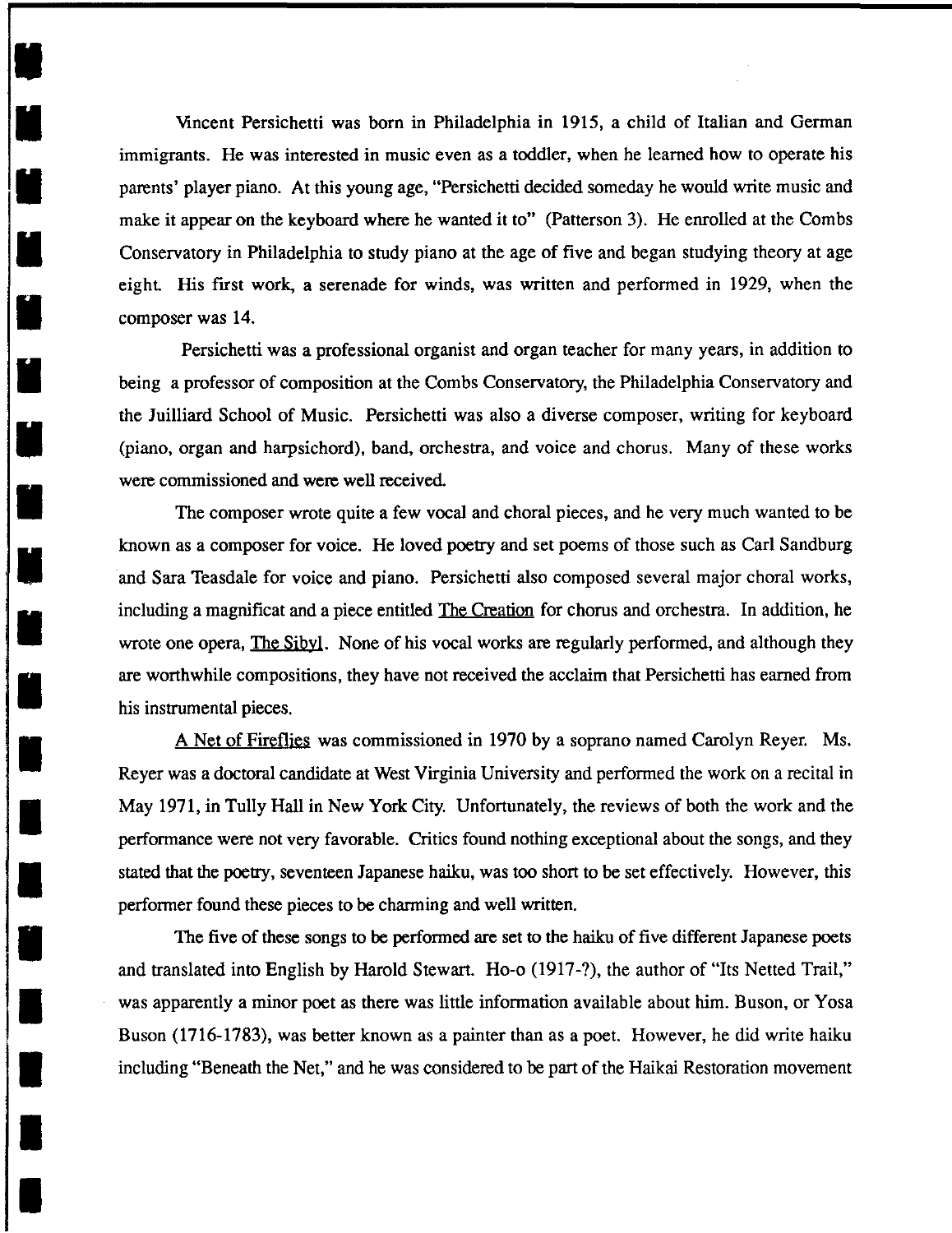in Japanese poetry, which took place in the second half of the 18th century. This group felt that the modem poetry was trite and without soul; they also believed that the subject matter was too trivial. They wanted to restore Japanese poetry to the art form that it had been in earlier centuries.

The third poet, who wrote "Firefly," was Basho (1644-1694). His real name was Kinsaku Yozaemon; he took his pen name from the basho or banana plant outside the hut where he wrote his poetry. Basho is considered to be one of the most influential writers of Japanese haiku in his simple reverence of nature and his style of poetry. As a teenager he served as a page for a feudal lord; this was where he learned about haiku, which was a hobby for sophisticated men at that time. Basho passed in and out of obscurity during his career; he would disappear for years at a time, traveling to find spiritual consolation, and would later surface by publishing a new collection of poetry.

The poet of "After the Death of Her Small Son" was a woman, Kaga no Chiyo (1703- 1775). She came from a fairly affluent family, where she learned poetry as a child. She had a happy marriage which was ended with her husband's early death. Her poems reflect the sadness in her life, as shown in the piece to be performed.

The last poem, "Dewdrop," was written by Yataro Kobayashi, whose pen name was Issa ("cup of tea" in Japanese). He came from a farm family and learned about haiku from a villager at an early age. He had a difficult life; he did not get along with his family and was forced to leave his home at fourteen. He also was married three times but found little happiness until the end of his life. His first wife and their four children all died; his second marriage ended in divorce. His third marriage was a happy one, but Issa's own death came only three years after his marriage. His poetry records the suffering that filled his life with casual observation of the events which he experienced and with simplicity.

The accuracy of the Stewart translations is somewhat questionable. In the process of the translating and in making the stanzas rhyme, it is possible that the true meaning has been obscured. For example, compare the following translation by Stewart with another version of the same poem:

## . Dewdrop (Stewart)

I

•

•

•<br>•

•<br>•<br>•

I

I

**:1** 

**K** 

I

I

I

I

I

•

•<br>•<br>•

–<br>|<br>|

•

•<br>•<br>•

This world is but a single dewdrop, Set trembling upon a stem, And yet... and yet...

\*\*\*\* (Stryk)

The world of dew Is the world of dew, And yet... and yet...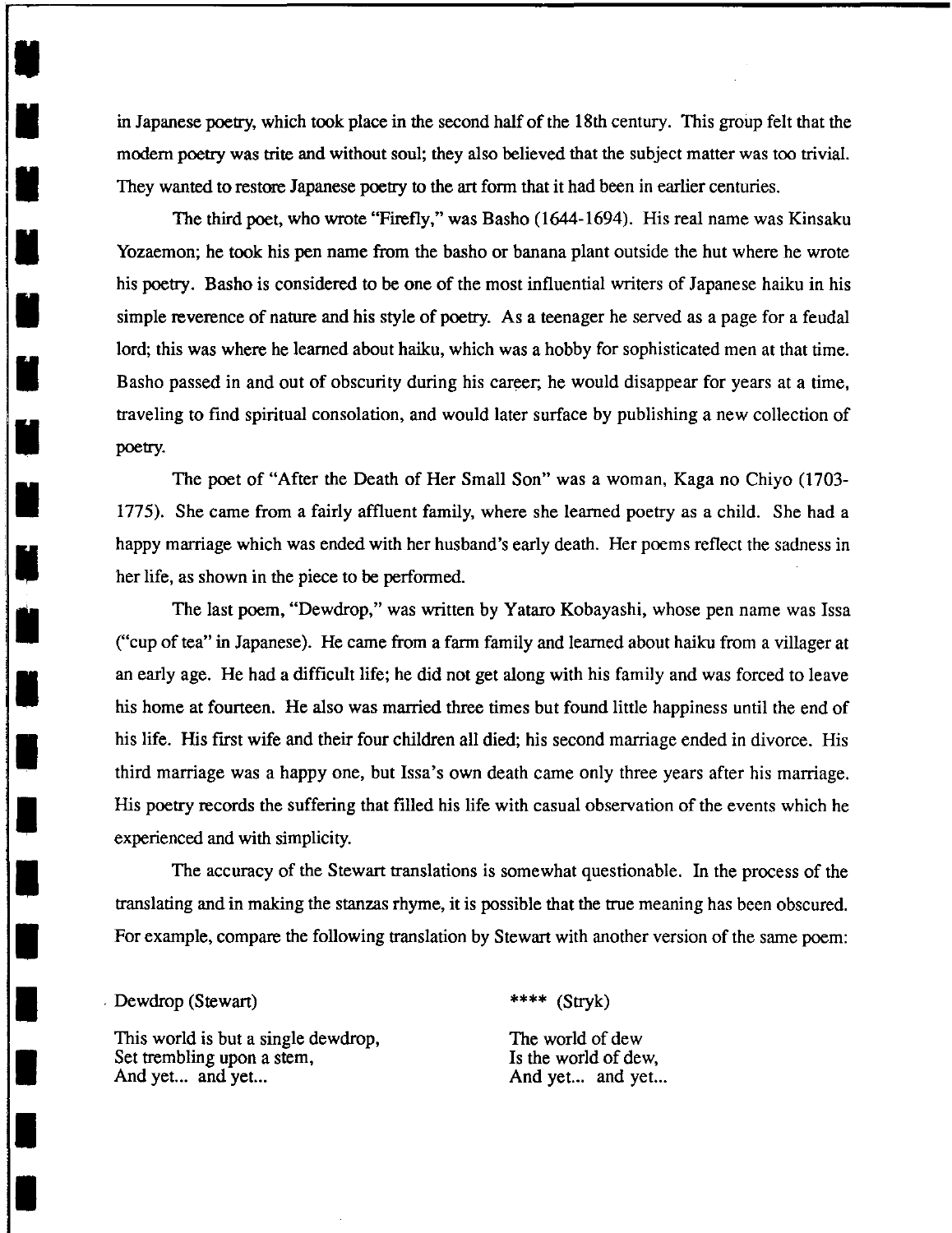Although the two translations have similarities, such as the same last line, the Stryk translation seems to be more fitting of Issa's simple style than the Stewart translation. Stewart's more ornate language complicates the poem's message: that nothing is necessarily what it appears to be.

# \*\*\*\* Traditionally, haiku are not given titles. Stewart has added titles to his translations while other authors generally do not do so.

Thomas Pasatieri is a lesser known American opera composer, born in 1945. He began to teach himself to play the piano and also to compose, and by the age of 18 he had written 400 songs for solo voice. He began studying composition at Juilliard at 16 and was a student of Vittorio Giannini and Vmcent Persichetti. He chose to compose mainly opera, and as a composer he firmly believed in the Italian *bel canto* style of operatic singing and in keeping the music faithful to the dramatic content of the subject. His use of unusual harmony shocked critics, but despite this fact he has had many successful operas produced in the United States. Pasatieri has apparently been inactive in the world of opera for approximately the past ten years; however, one recent endeavor of his was to orchestrate the film score for Disney's animated motion picture, The Little Mermaid.

,

I

I

I

I

I

I

U

I

**:1** 

I

I

I

I

I

I

•

•<br>•<br>•

•

**,** 

The Goose Girl is a children's opera which premiered in Fort Worth, Texas, on February 15, 1981. The story of The Goose Girl is based on the Grimm fairy tale of the same name. The plot centers around a princess, the daughter of a widowed queen. The queen had promised to send her daughter to marry a prince in a far-off country. To get there, the princess would ride her horse Falada, who had magic powers and was able to speak; the maid that accompanied her would ride an older horse.

Before the princess leaves home, the queen pricks her finger and lets three drops of blood fall on a handkerchief. She gives it to her daughter, saying that it will comfort her along the way. After a sad goodbye, the princess and her maid depart. After a while the princess grows thirsty and asks her maid to get some water from a stream. Boldly the maid replies that she is no longer a servant and does not have to follow orders. As the princess drinks from the stream she sighs, and the drops of blood comfort her.

The two resume their journey, and later the princess again becomes thirsty. Her request is answered as rudely as before. As she drinks she weeps, longing to return home. Once again the drops of blood comfort her. When the princess kneels for a last drink, she drops the handkerchief,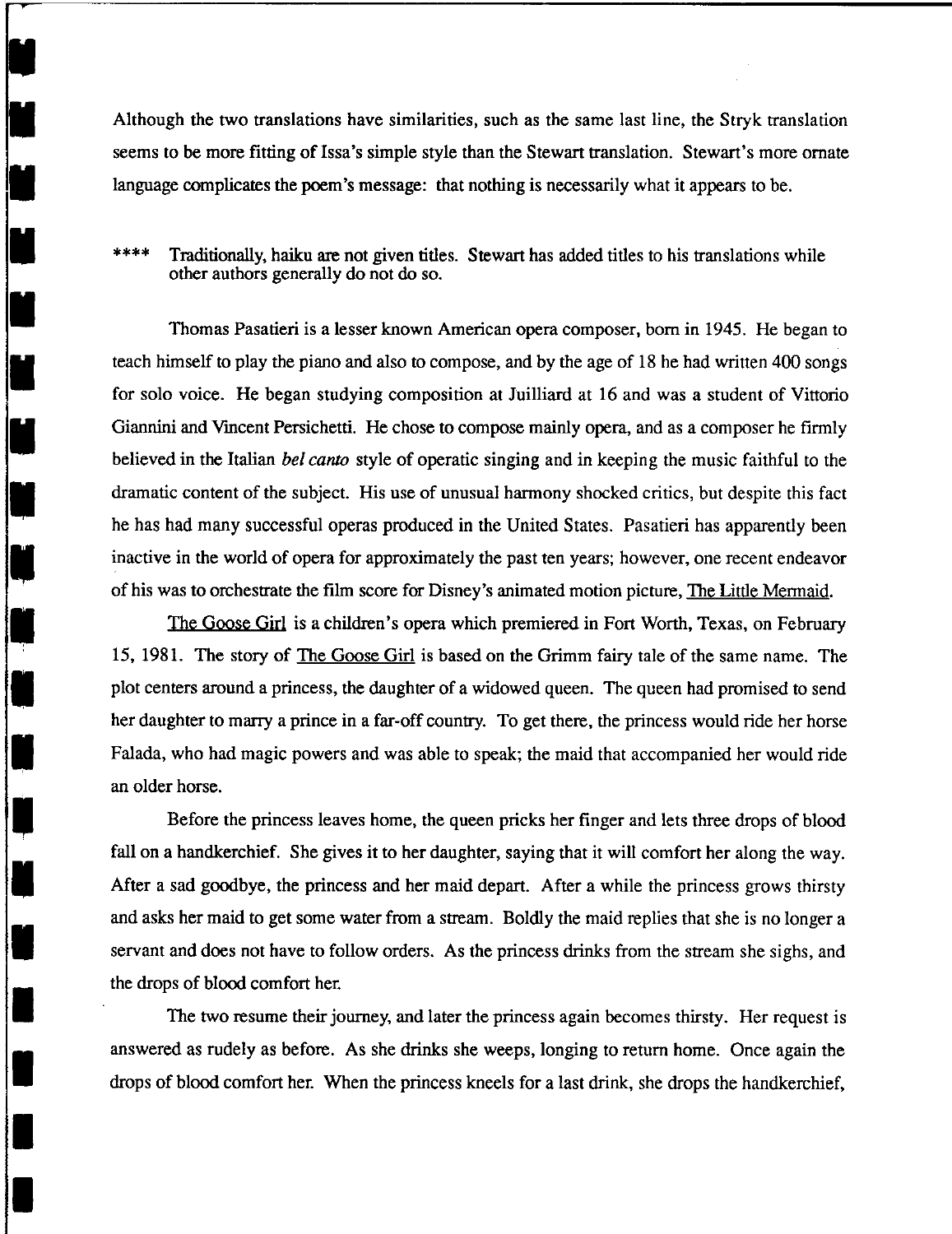but in her distress she does not notice. The maid does, however, and she realizes that she has power over the princess. The maid insists that the princess ride the old horse and wear the maid's clothes, swearing the princess to secrecy once they arrive in the prince's court or she will be killed. At the palace the prince is fooled by the maid's fine clothes and thinks that she is the princess. The real princess is left outside, and when the king (the prince's father) asks the maid who she is, the maid answers that she is just a poor girl she picked up along the way. The king suggests that she help Conrad, the boy who tends the geese.

After the prince and the maid are married, the maid has the horse Falada killed in fear that the horse will tell the truth about her. When the princess finds out, she bribes the knacker to hang Falada's head on the gate that she passes each day. Each time she passes there, she says, "Alas, Falada, there you hang." The head answers, "Alas, Princess, there you walk. If your mother knew her heart would break."

After a few days Conrad reports the princess' behavior to the king. The king watches and sees for himself, and he asks her why she does this. The princess replies that she will be killed if she tells. The king says that to unburden herself she should tell the fireplace, and as she does he listens. He tells his son about his false bride, and they provide the princess with beautiful clothes and a feast. The maid does not recognize the princess in her beauty.

At the end of the feast, the king asks the maid what punishment a servant who deceives his master deserves. She replies that he should be killed. The king decrees that she has issued her own punishment, and the prince and princess are married and live happily ever after.

The aria "Bubbles, beautiful bubbles" takes place at the beginning of the opera, when the princess is contemplating her new life with the prince in his faraway land.

The opera **The Tender Land** was commissioned in 1953 by Richard Rodgers and Oscar Hammerstein II, in honor of the 30th anniversary of the League of Composers. It premiered in April 1954 but was poorly received. Aaron Copland and his librettist, a painter who wrote under the pseudonym of Horace Everett, revised the opera by adding a third act and improving the dramatic content of the plot. The final version of the opera was presented in May 1955.

The Tender Land is set in the 1930s, at the time of the spring harvest. The story deals with a farm family, consisting of Ma Moss, her daughters Laurie and Beth, and her father, Grandpa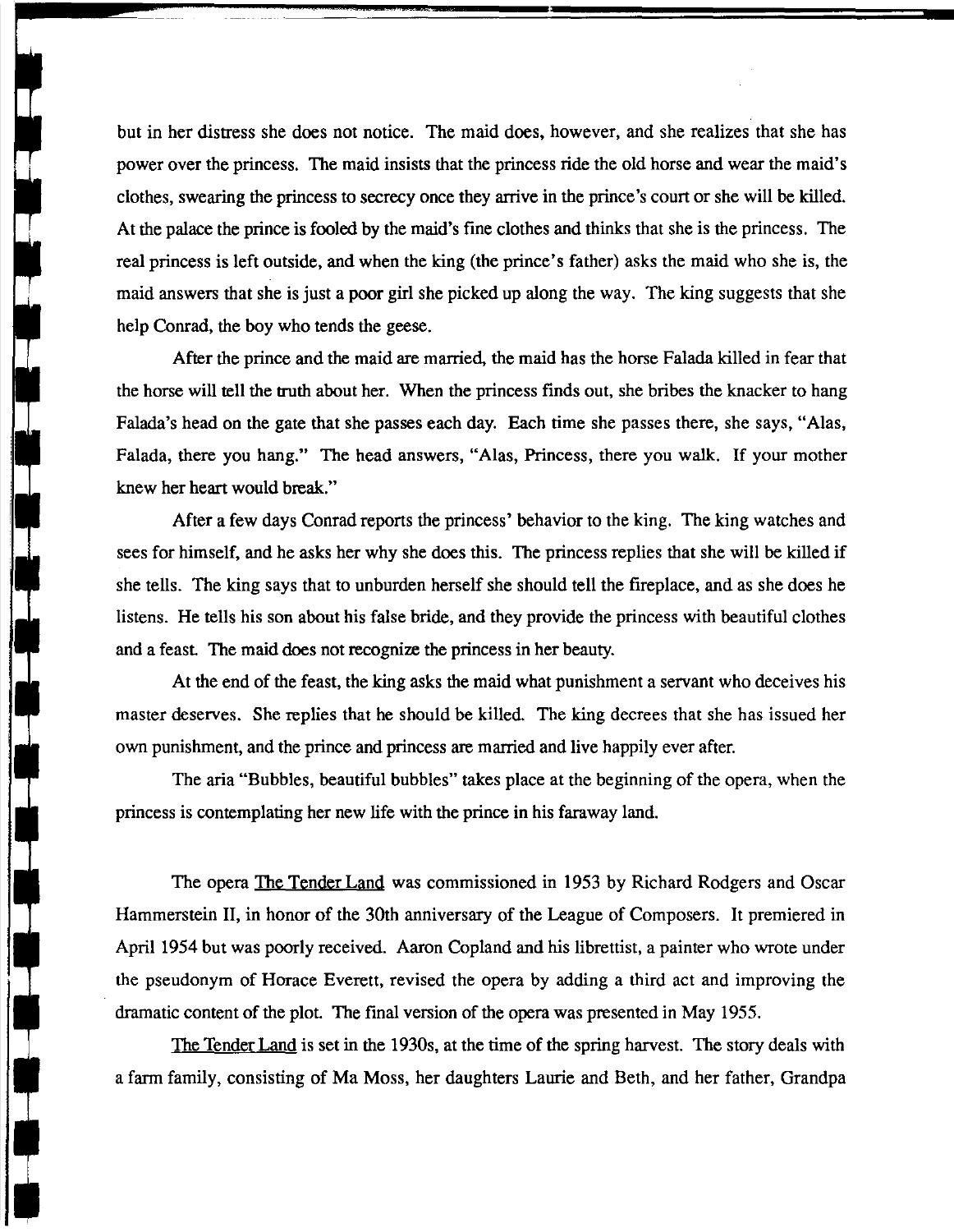Moss. Laurie, who is about to graduate from high school, is the heroine. She has lived on the farm all her life, under the over-protective rule of her grandfather, and she dreams of what the future may hold away from the farm.

Two drifters, Top and Martin, come by the farm wanting odd jobs, but Grandpa is reluctant to hire them. In addition, because two men were reported to have molested several girls in the area, Ma immediately suspects Top and Martin. Despite these suspicions, the men are allowed to sleep in the shed for the night. That evening also happens to be the night of Laurie's graduation party. While the guests are joining in a square dance, Martin begins to court Laurie. Their happiness is ruined when Ma and Grandpa accuse them of molesting the local girls. The sheriff explains that the real criminals were already arrested, but Grandpa still orders the drifters to leave in the morning. Neither Martin nor Laurie is able to sleep that night, and she begs him to take her with him the next day. Martin is reluctant at first, but eventually Laurie persuades him. However, when Top hears of Martin's plan, he convinces Martin that it would be no life for Laurie. The two men leave quietly before daybreak, and Laurie wakes to find Martin has left without her. She is filled with despair and decides to leave the farm anyway. Ma pleads with Laurie but then realizes it is her daughter's choice to make.

The aria "Laurie's Song" takes place in Act I as Laurie and Ma prepare for the graduation party. Laurie is thinking of her future and of all there is to see in the world beyond the farm.

### BIBLIOGRAPHY

Baker's Biographical Dictionary of Musicians. Nicolas Slonimsky, ed. 8th ed. New York City: MacMillan, Inc., 1992.

Barzun, Jacques (ed.) European Writers. 5: 489-511. New York: Charles Scribner's Sons, 1985.

Butterworth, Neil. The Music of Aaron Copland. New York: Universe Books, 1986.

Closs, August. The Genius of the German Lvric. Philadelphia: Dufour Editions, 1962.

Daniel, Keith W. Francis Poulenc: His Artistic Development and Musical Style. Ann Arbor, Michigan: UMI Research Press, 1982.